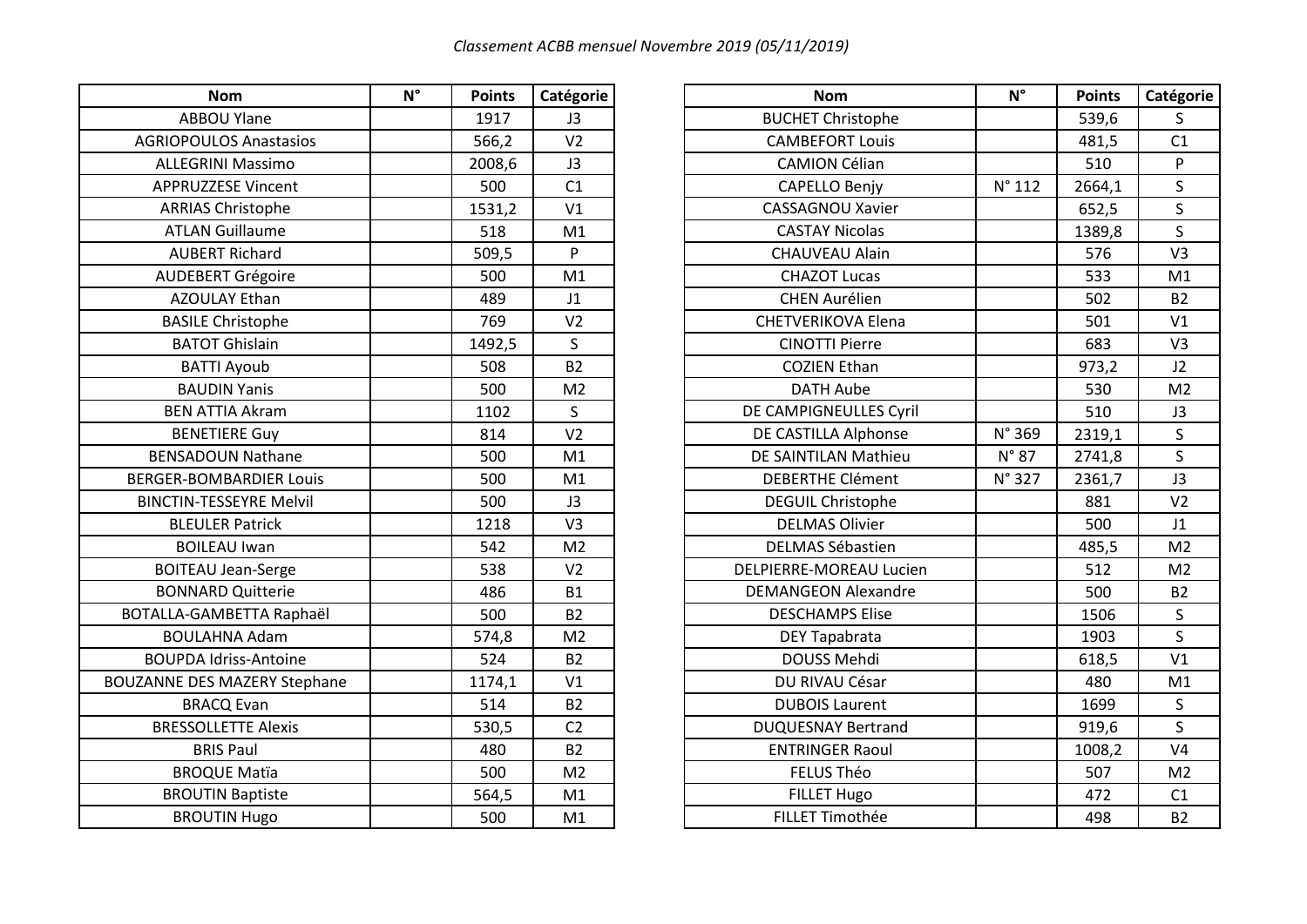| <b>Nom</b>                        | $N^{\circ}$ | <b>Points</b> | Catégorie      |
|-----------------------------------|-------------|---------------|----------------|
| <b>FOURNIOL Maxence</b>           |             | 502,5         | C1             |
| <b>GACHEN Hugo</b>                |             | 481           | B <sub>2</sub> |
| <b>GALICHERE Maxime</b>           |             | 488           | M <sub>2</sub> |
| <b>GALINSKI Gabriel</b>           |             | 500           | M <sub>2</sub> |
| <b>GAUTIER Olivier</b>            |             | 1166,7        | V <sub>1</sub> |
| <b>GHARIB Christian</b>           |             | 715,5         | V <sub>5</sub> |
| <b>GIRAUD Paul</b>                |             | 498           | M <sub>2</sub> |
| <b>GIROU Alain</b>                |             | 797           | V <sub>2</sub> |
| <b>GONON Guillaume</b>            |             | 465,2         | $\mathsf S$    |
| <b>GORINTIN Zoé</b>               |             | 609,8         | C <sub>2</sub> |
| <b>GRANDJEAN Guillaume</b>        |             | 1271,5        | $\sf S$        |
| <b>GUILLOU Erwan</b>              |             | 1316,6        | V <sub>2</sub> |
| <b>GUIROUILH-BARBAT Alexandre</b> |             | 476           | M <sub>1</sub> |
| <b>HABERT Jean-François</b>       |             | 738           | V <sub>3</sub> |
| <b>HABERT Patrick</b>             |             | 1501,2        | V <sub>2</sub> |
| <b>HAFID Yanis</b>                |             | 491           | M <sub>2</sub> |
| <b>HAMELIN Martin</b>             |             | 498           | B <sub>2</sub> |
| <b>HANIN Aurelie</b>              |             | 1329,7        | $\sf S$        |
| <b>HUGON Marin</b>                |             | 520,5         | B <sub>2</sub> |
| <b>HUSSAIN Amirul</b>             | N° 791      | 2090          | J2             |
| JANUS Krzysztof                   |             | 1761,5        | C <sub>2</sub> |
| <b>JANUS Tomasz</b>               |             | 1618,5        | C <sub>2</sub> |
| <b>KOL Nicolas</b>                |             | 687,5         | V <sub>1</sub> |
| <b>LAFORGE Gael</b>               |             | 784,5         | V <sub>1</sub> |
| <b>LARDY Jules</b>                |             | 498,5         | B <sub>2</sub> |
| <b>LAROCHE Romain</b>             |             | 557,5         | M1             |
| <b>LAROCHELLE Axel</b>            |             | 504           | C1             |
| <b>LAVERGNE Paul</b>              | N° 90       | 2727,8        | $\mathsf{S}$   |
| LE BERRE Daniel                   |             | 500           | V <sub>4</sub> |
| LE LAY Christophe                 |             | 1167,5        | V <sub>2</sub> |
| <b>LECESNE Vincent</b>            |             | 518           | V <sub>2</sub> |
| <b>LEMIERRE Clement</b>           |             | 1858,6        | $\mathsf{S}$   |

| <b>Nom</b>                        | $N^{\circ}$    | <b>Points</b> | Catégorie      | <b>Nom</b>               | $N^{\circ}$ | <b>Points</b> | Catégorie      |
|-----------------------------------|----------------|---------------|----------------|--------------------------|-------------|---------------|----------------|
| <b>FOURNIOL Maxence</b>           |                | 502,5         | C1             | <b>LESPINASSE Martin</b> |             | 499           | P.             |
| <b>GACHEN Hugo</b>                |                | 481           | <b>B2</b>      | <b>LETHOREL Serge</b>    | N° 824      | 2080          | V <sub>2</sub> |
| <b>GALICHERE Maxime</b>           |                | 488           | M <sub>2</sub> | <b>LEW Ethel</b>         |             | 480,5         | <b>B1</b>      |
| <b>GALINSKI Gabriel</b>           |                | 500           | M <sub>2</sub> | LI Jérémy                |             | 470           | <b>B2</b>      |
| <b>GAUTIER Olivier</b>            |                | 1166,7        | V1             | <b>LIMOGES Ulrich</b>    |             | 1265          | V1             |
| <b>GHARIB Christian</b>           |                | 715,5         | V <sub>5</sub> | <b>LIMONET Jeanne</b>    |             | 472,5         | C <sub>2</sub> |
| <b>GIRAUD Paul</b>                |                | 498           | M <sub>2</sub> | LUGADET Julien           |             | 1684,5        | S              |
| <b>GIROU Alain</b>                |                | 797           | V <sub>2</sub> | <b>LUN Alexis</b>        |             | 599,5         | M1             |
| <b>GONON Guillaume</b>            |                | 465,2         | S.             | LUZIMADIO Didier         |             | 1427,2        | V1             |
| <b>GORINTIN Zoé</b>               |                | 609,8         | C <sub>2</sub> | <b>MAKUSHIN Grigory</b>  |             | 1160,1        | C <sub>2</sub> |
| <b>GRANDJEAN Guillaume</b>        |                | 1271,5        | $\mathsf{S}$   | <b>MANADER Philippe</b>  |             | 1914          | V1             |
| <b>GUILLOU Erwan</b>              |                | 1316,6        | V <sub>2</sub> | <b>MARBOTTE Vincent</b>  |             | 1517,1        | V <sub>2</sub> |
| <b>GUIROUILH-BARBAT Alexandre</b> |                | 476           | M1             | <b>MARMOUX Anna</b>      |             | 497           | <b>B2</b>      |
| <b>HABERT Jean-François</b>       |                | 738           | V <sub>3</sub> | <b>MARTINOD Thomas</b>   |             | 1337          | $\mathsf{S}$   |
| <b>HABERT Patrick</b>             |                | 1501,2        | V <sub>2</sub> | MASLOW-SAIDI Adrien      |             | 581,5         | C1             |
| <b>HAFID Yanis</b>                |                | 491           | M <sub>2</sub> | <b>MAVRE Octave</b>      |             | 515           | <b>B1</b>      |
| <b>HAMELIN Martin</b>             |                | 498           | <b>B2</b>      | <b>MAVRE Victor</b>      |             | 1064          | C1             |
| <b>HANIN Aurelie</b>              |                | 1329,7        | $\mathsf{S}$   | <b>MEIGNEN Martin</b>    |             | 500           | B <sub>2</sub> |
| <b>HUGON Marin</b>                |                | 520,5         | <b>B2</b>      | <b>MENCEUR Zakary</b>    |             | 502           | M1             |
| <b>HUSSAIN Amirul</b>             | N° 791         | 2090          | J2             | <b>MERIC Marion</b>      |             | 1119,8        | S              |
| JANUS Krzysztof                   |                | 1761,5        | C <sub>2</sub> | <b>MOLARD Laurent</b>    |             | 499           | V <sub>2</sub> |
| <b>JANUS Tomasz</b>               |                | 1618,5        | C <sub>2</sub> | <b>MONFERRINI Théo</b>   |             | 534           | J1             |
| <b>KOL Nicolas</b>                |                | 687,5         | V1             | MOSCHKOWITZ David        |             | 497,7         | M <sub>2</sub> |
| <b>LAFORGE Gael</b>               |                | 784,5         | V1             | <b>MOYAL Deren</b>       |             | 501,5         | P              |
| <b>LARDY Jules</b>                |                | 498,5         | <b>B2</b>      | <b>MOYAL Milan</b>       |             | 527,5         | <b>B2</b>      |
| <b>LAROCHE Romain</b>             |                | 557,5         | M1             | NAMAN Jean-Jacques       |             | 1183,1        | V <sub>3</sub> |
| <b>LAROCHELLE Axel</b>            |                | 504           | C1             | NGUY Chi-Vinh            |             | 966           | V <sub>2</sub> |
| <b>LAVERGNE Paul</b>              | $N^{\circ}$ 90 | 2727,8        | $\mathsf{S}$   | <b>NGUYEN Rémy</b>       |             | 941,8         | J2             |
| LE BERRE Daniel                   |                | 500           | V <sub>4</sub> | PASCHUAN Arieh           |             | 500           | J1             |
| LE LAY Christophe                 |                | 1167,5        | V <sub>2</sub> | PATS Aurélien            |             | 812,5         | C1             |
| <b>LECESNE Vincent</b>            |                | 518           | V <sub>2</sub> | <b>PAUL Valentin</b>     |             | 545,6         | C1             |
| <b>LEMIERRE Clement</b>           |                | 1858,6        | S              | <b>PEIGNE Gilles</b>     |             | 968,5         | V1             |